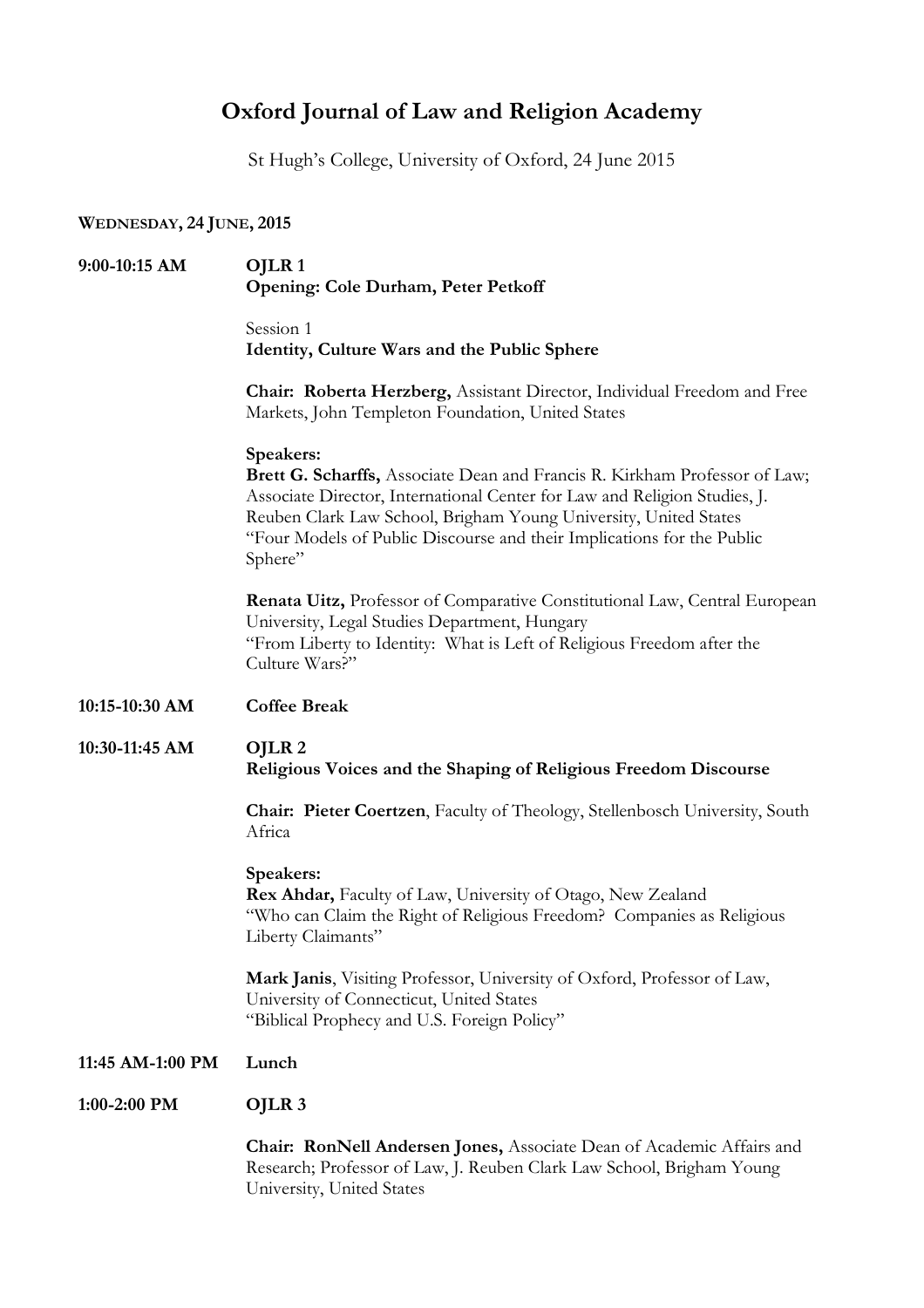|              | Speakers:<br>Iain T. Benson, Professor of Law, University of the Free State, South Africa<br>"State Neutrality, Public Prayer and Diversity: A Commentary on Two Decisions<br>of the Supreme Court of Canada"  |
|--------------|----------------------------------------------------------------------------------------------------------------------------------------------------------------------------------------------------------------|
|              | Richard Moon, Professor of Law, University of Windsor, Canada<br>"The Limits of Neutrality: The Case of Civic Prayers"                                                                                         |
| 2:00-2:15 PM | <b>Break</b>                                                                                                                                                                                                   |
| 2:15-4:00 PM | OJLR <sub>4</sub>                                                                                                                                                                                              |
|              | <b>Chair: Matthew Richards, Attorney at Law, Kirton McConkie, United States</b>                                                                                                                                |
|              | Speakers:<br>Keith Thompson, Associate Dean and Murdoch Adjunct Professor, School of<br>Law, University of Notre Dame Australia, Australia<br>"The Liberties of the Church and the City of London"             |
|              | Augusto Zimmermann, Senior Lecturer, Murdoch University School of Law,<br>Australia<br>"Subsidiarity and Its Application for the Achievement of a Democratic<br>Society of Free (and Responsible) Individuals" |
|              | Neil Foster, Professor of Law, Newcastle Law School, University of<br>Newcastle, Australia<br>"Balancing Provisions in Discrimination Law"                                                                     |
| 4:00-4:15 PM | <b>Break</b>                                                                                                                                                                                                   |
| 4:15-6:00 PM | <b>OJLR 5A (Concurrent Session)</b><br>Chair: Merilin Kiviorg, Senior Research Fellow in Public International Law,<br>University of Tartu, Estonia                                                             |
|              | Speakers:<br>Renae Barker, Lecturer, University of Western Australia, Australia<br>"Burqas in the Court Room: Voices from Behind the Veil"                                                                     |
|              | Andrea Ajibade, Lecturer and Doctoral Candidate, Department of<br>Jurisprudence and International Law, University of Lagos, Nigeria<br>"The Heritage of the Magna Carta: A Sub-Saharan Perspective"            |
|              | Emily Tavcar, Oxford<br>'Hebrew-Speaking Catholics of Israel"                                                                                                                                                  |
| 4:15-6:00 PM | <b>OJLR 5B (Concurrent Session)</b><br>Freedom of Religion or Belief between Manifestation and Offence to<br>Religion                                                                                          |
|              | Chair:<br>Peter Petkoff, Research Fellow; Director of Law, Religion and International<br>Relations Programme, Centre for Christianity and Culture, Regent's Park<br>College, United Kingdom                    |